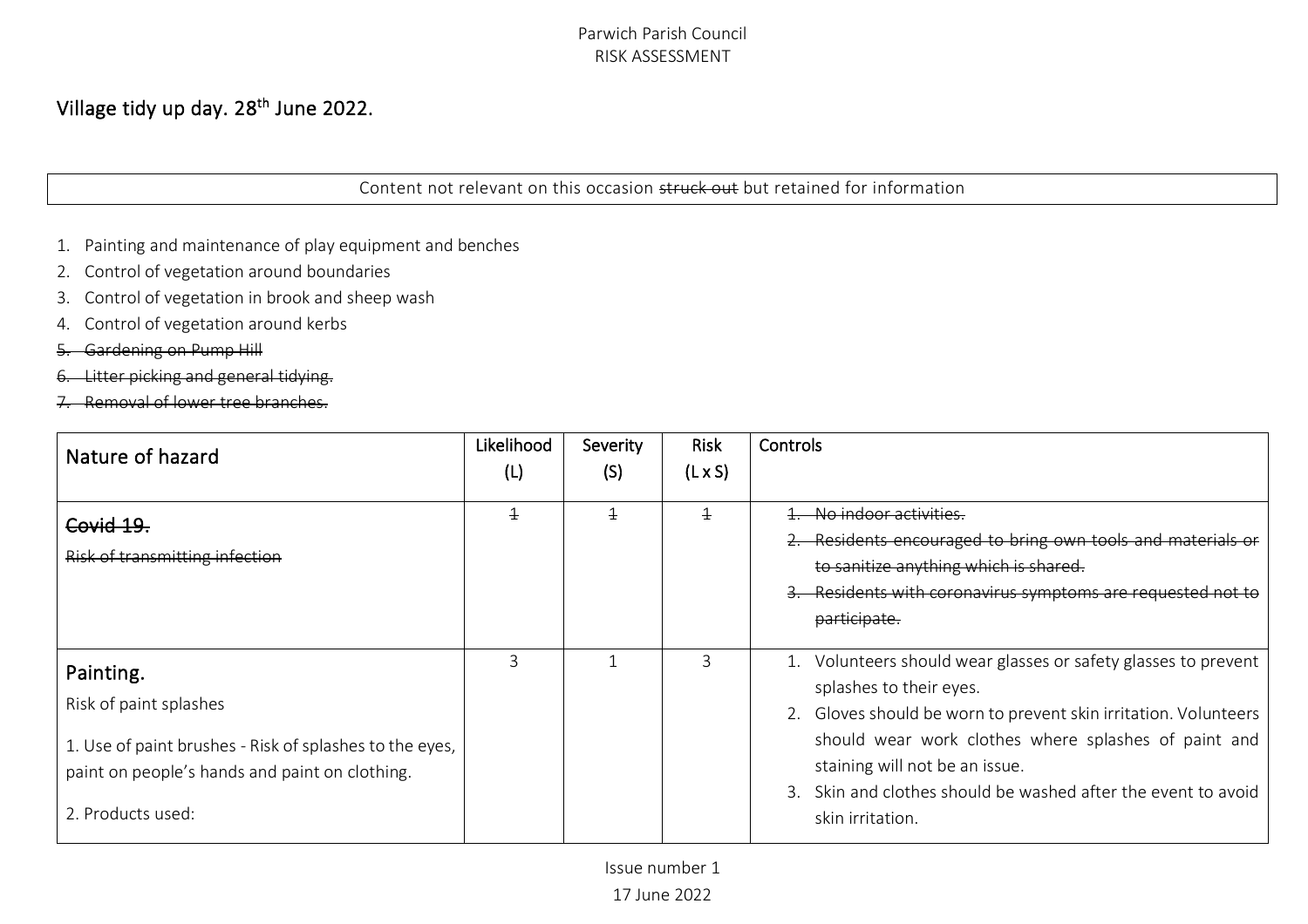| Play equipment - Hammerite Direct to rust metal<br>paint - high VOC<br>Hammerite brush cleaner and thinners - very high<br><b>VOC</b><br>Application outside by brush means there are no<br>significant chemical exposure risks.<br>The products can be a skin irritant.                                                                              |                |                |                | 4. Instructions on the product tins should be followed.<br>5. The council do not accept liability for any clothing damage<br>resulting from painting.                                                                                                                                                                                                                          |
|-------------------------------------------------------------------------------------------------------------------------------------------------------------------------------------------------------------------------------------------------------------------------------------------------------------------------------------------------------|----------------|----------------|----------------|--------------------------------------------------------------------------------------------------------------------------------------------------------------------------------------------------------------------------------------------------------------------------------------------------------------------------------------------------------------------------------|
| General tidying and manual handling.<br>Risks include back strains<br>There a number of tidying jobs which may require<br>lifting and moving heavy items.                                                                                                                                                                                             | $\overline{2}$ | $\overline{2}$ | $\overline{4}$ | 1. Volunteers manually handling heavy items should be<br>physically capable. This is an assessment that each<br>volunteer should make about themselves.<br>2. Volunteers must 'ask for help' wherever necessary.<br>3. Gloves and other protection should be worn.                                                                                                             |
| Road traffic.<br>Risk of road traffic accidents<br>Work may take place at boundaries adjacent to<br>roads.<br>With so many helpers (which will inevitably involve<br>some younger children), we will need to look at<br>measures of traffic calming and warning drivers and<br>cyclists of the presence of people, in particular<br>younger children. | $\mathbf{1}$   | $\overline{3}$ | 3              | 1. Traffic calming measures should be implemented near to<br>the sites where activities are taking place. This could include<br>cones, signs and a notice on the blog to advise people to<br>slow down and "strategic parking".<br>2. Volunteers should wear clothing that is easily visible when<br>working on roads.<br>3. Volunteers should not work alone on remote roads. |
| Mechanised machinery.                                                                                                                                                                                                                                                                                                                                 | $\mathbf{1}$   | 3              | 3              | 1. Volunteers must be trained and skilled if they are to operate<br>vehicles.                                                                                                                                                                                                                                                                                                  |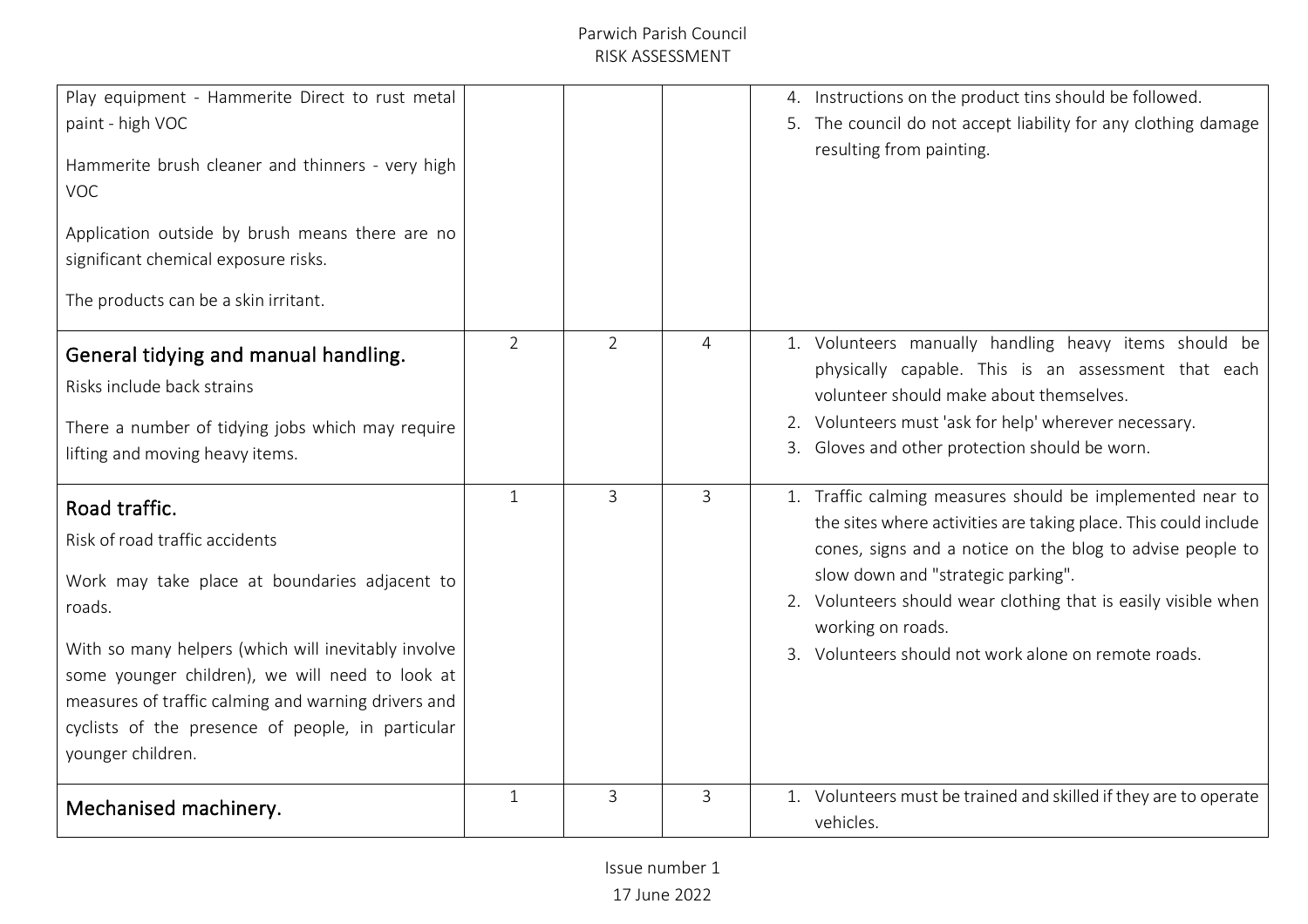| Risk of people being run over, risk of contact injuries<br>To help clear away the debris we may use vehicles<br>supplied by local people.                                             |                |                |   | 2. Volunteers using vehicles must be aware of people around<br>them at all times when moving.<br>3. 3. Volunteers (especially young children) should be cautious<br>and aware of the dangers with the vehicles and should not<br>go near to the vehicles when they are switched on, or being<br>operated.                                                                                                                                                                                                                                                                          |
|---------------------------------------------------------------------------------------------------------------------------------------------------------------------------------------|----------------|----------------|---|------------------------------------------------------------------------------------------------------------------------------------------------------------------------------------------------------------------------------------------------------------------------------------------------------------------------------------------------------------------------------------------------------------------------------------------------------------------------------------------------------------------------------------------------------------------------------------|
| General use of domestic garden or other<br>tools, including power tools.<br>Risk of injury from the use of tools, or from others<br>using tools.<br>Hazards include cuts and impacts. | $\overline{2}$ | $\overline{2}$ | 4 | 1. Those using power tools must be suitably skilled<br>competent and should wear appropriate personal<br>protective equipment.<br>2. Volunteers must take care of their own safety and that of<br>fellow volunteers<br>3. Children should not use tools or equipment unless they<br>have been trained and/or have been given permission.<br>Children must take extra care when using any tools and be<br>aware of others around them.<br>4. For minor injuries ask a resident or vehicle owner for use of<br>their first aid kit and clean water for washing and dressing<br>cuts. |
| Use of strimmers or hedge cutters.<br>The most significant risk from strimmers or hedge<br>cutters is flying debris and cuts when moving cut<br>material.                             | $\overline{2}$ | $\overline{2}$ |   | 1. Volunteers must be trained/competent and skilled if they<br>are to operate strimmers.<br>Strimming requires significant effort and regular breaks and<br>fluid intake is essential. Volunteers should also be aware of<br>the physical strains using a strimmer and must therefore be<br>physically capable.<br>Volunteers should wear the appropriate personal protective<br>equipment, especially eye protection, gloves<br>footwear.                                                                                                                                         |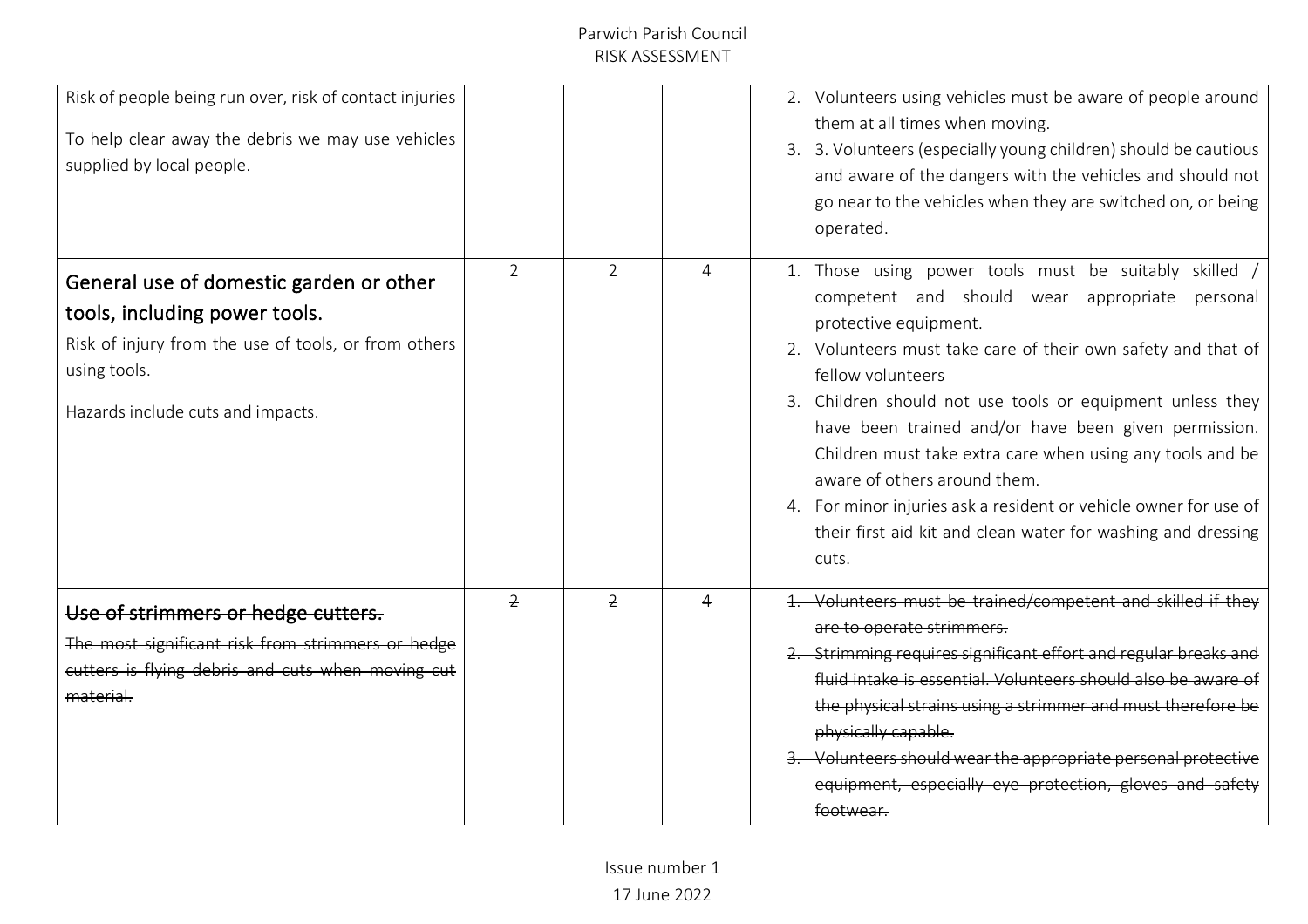|                                                                                                                                                                                                                                                                                                                                                                                                                                                                                                                                         |                |                |   | Volunteers helping to clear away the cut materials, should<br>not work near to the strimmers and should also wear gloves<br>and eye protection to protect from flying debris.                                                                                                                                                                                                                                                                                                                                                                                                                                                                                                                                                                                                                                                                                                                                                                                                                                                                                                                                                                                                                                      |
|-----------------------------------------------------------------------------------------------------------------------------------------------------------------------------------------------------------------------------------------------------------------------------------------------------------------------------------------------------------------------------------------------------------------------------------------------------------------------------------------------------------------------------------------|----------------|----------------|---|--------------------------------------------------------------------------------------------------------------------------------------------------------------------------------------------------------------------------------------------------------------------------------------------------------------------------------------------------------------------------------------------------------------------------------------------------------------------------------------------------------------------------------------------------------------------------------------------------------------------------------------------------------------------------------------------------------------------------------------------------------------------------------------------------------------------------------------------------------------------------------------------------------------------------------------------------------------------------------------------------------------------------------------------------------------------------------------------------------------------------------------------------------------------------------------------------------------------|
| Safety of children.<br>risk of falling, inappropriate use of tools, risk of<br>traffic or on-site vehicle incidents<br>It is vital that children are involved in the clean-up<br>activities and are engaged in community clean-up<br>projects.<br>Children (depending upon their age / abilities and<br>maturities) will need varying levels of supervision.<br>Where possible the parents of the children should be<br>present to help supervise them.<br>Volunteers cannot be wholly held responsible for<br>other people's children. | 3              | 3              | 9 | 1. Parents of 'volunteer children' should understand that they<br>allow their children to attend the clean-up activities at their<br>own risk. There will be no formal supervision of your<br>children by the other volunteers.<br>2. Children <9years old must be accompanied by a responsible<br>adult and supervised at all times.<br>3. Children should not use tools or equipment unless they<br>have been trained and/or have been given permission.<br>Children must take extra care when using any tools and be<br>aware of others around them.<br>4. Children should wear appropriate clothing for the activities<br>they will be performing.<br>It is important that children look out for each other<br>6. The greatest risk for children will be the on-site traffic<br>movement of tippers and dumpsters. It is known that<br>children for fun may safely ride on these vehicles, if we are<br>to avoid accidents it is vital that these children listen very<br>carefully and follow the safety instructions of vehicle<br>drivers.<br>7. Before commencing the clean-up children should receive a<br>short safety briefing warning from their parents of any<br>dangers and things to look out for. |
|                                                                                                                                                                                                                                                                                                                                                                                                                                                                                                                                         | $\overline{2}$ | $\overline{2}$ | 4 | 1. Volunteers should wear suitable gloves when handling litter<br>and/or litter pickers when provided.                                                                                                                                                                                                                                                                                                                                                                                                                                                                                                                                                                                                                                                                                                                                                                                                                                                                                                                                                                                                                                                                                                             |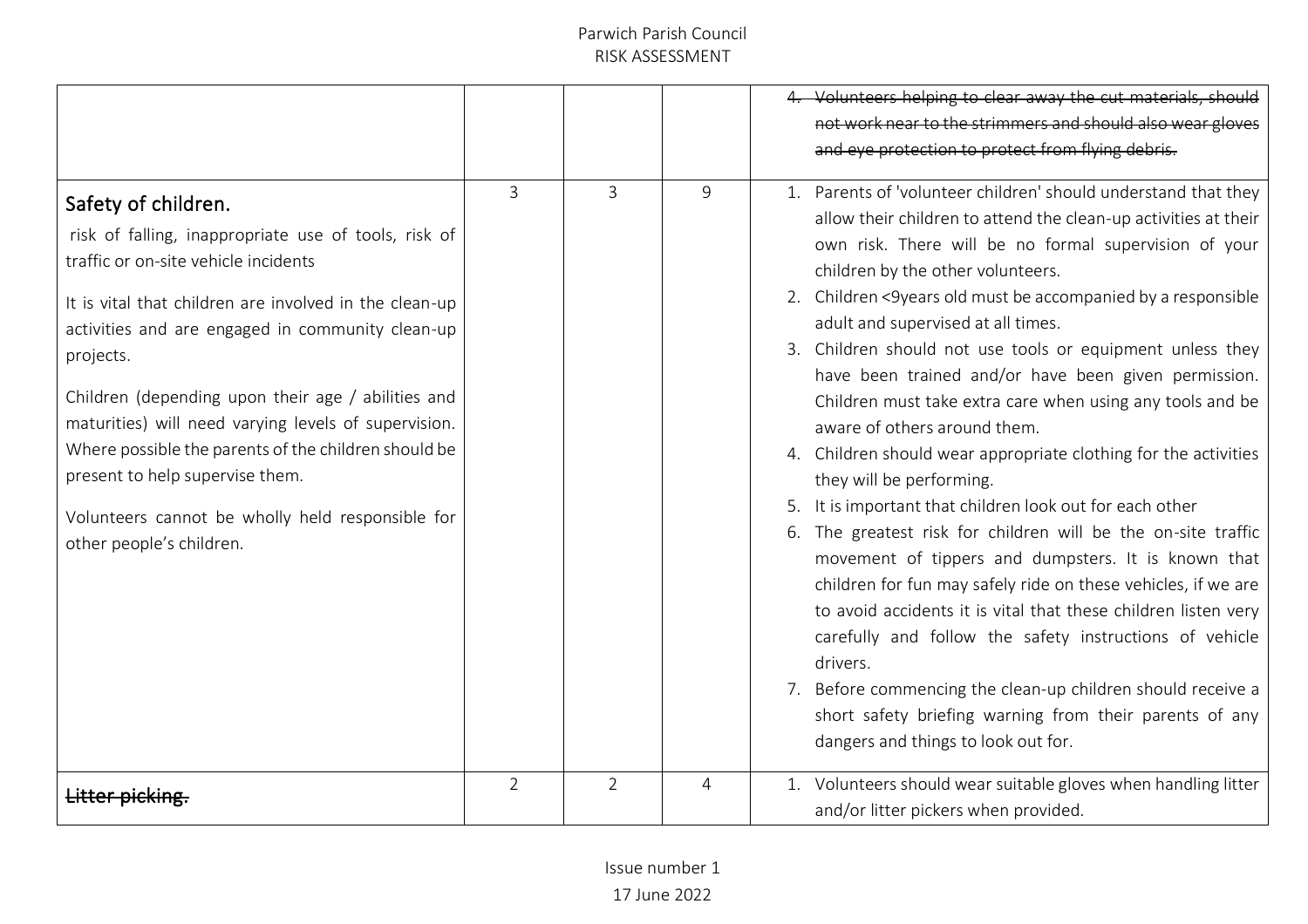| Risk of cuts, contamination and disease:<br>Generally, most litter will be food wrappers, drinks<br>bottles (plastic or glass) and other forms of waste. It<br>is possible that some of the litter will be sharp, may<br>contain degrading food and mould, insects may be<br>present and there is a possibility that animal facces<br>will be present around the areas. |                |   |                | 2. Any animal faeces should only be handled by adults using<br>disposable gloves and/or a disposable plastic bag.                                                                                                                                      |
|-------------------------------------------------------------------------------------------------------------------------------------------------------------------------------------------------------------------------------------------------------------------------------------------------------------------------------------------------------------------------|----------------|---|----------------|--------------------------------------------------------------------------------------------------------------------------------------------------------------------------------------------------------------------------------------------------------|
| Water.<br>Slip, trip and fall into the brook or sheep wash:<br>There could be slips or falls into the water given the<br>types of tasks that will be undertaken.<br>The banks are less than 1m high and the water is very<br>shallow.<br>As people will not be working alone any risk of<br>drowning is very low.                                                       | $\overline{2}$ | 1 | $\overline{2}$ | 1. Volunteers should wear suitable footwear e.g. wellington<br>boots with a good grip.<br>2. Volunteers should take care of themselves and if necessary,<br>ask for assistance climbing up and down the banks.<br>3. Volunteers should not work alone. |
| Water - contamination and diseases.<br>There are no known contaminants or diseases<br>present within the stream that are likely to cause<br>harm to human health.                                                                                                                                                                                                       | $\mathbf{1}$   | 1 | $\mathbf{1}$   | 1. Following any pond and bank clearance volunteers should<br>wash thoroughly to remove and dirt and stream water,<br>especially before consuming food                                                                                                 |
| Pneumonia, cold, overheating:<br>It is likely that the water temperature will be cold<br>during the activities. The outside temperature<br>during the activity at the time assessment was                                                                                                                                                                               |                |   |                | 1. Volunteers should come dressed in appropriate clothes for<br>the weather conditions on the day of the event. Appropriate<br>footwear is essential.                                                                                                  |

Issue number 1

17 June 2022